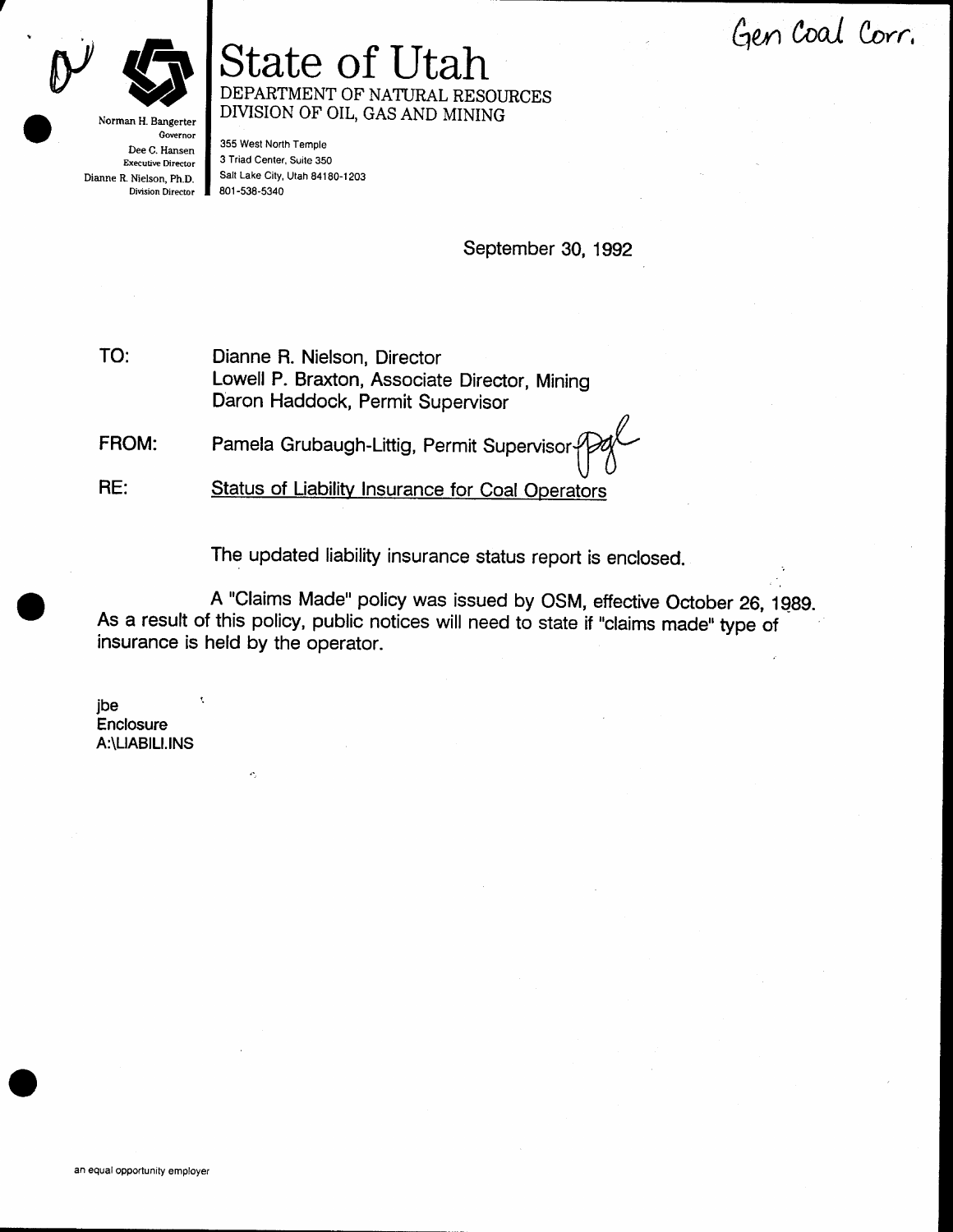

| Page 1                                                                                    |                  |                                                        |                             |                  |                     |                                                             |                                 | As of September 30, 1992                          |
|-------------------------------------------------------------------------------------------|------------------|--------------------------------------------------------|-----------------------------|------------------|---------------------|-------------------------------------------------------------|---------------------------------|---------------------------------------------------|
| Name of Project                                                                           | Policy Number    | Primary Insurance Company<br>(Best's Rating)<br>1991   | Effective<br>Dates          | "Accord"<br>Form | (Explosives)<br>XCU | Retroactive Date<br>Per Occurrence<br><b>Claims Made or</b> | <b>Cancellation</b><br>ranguage | (State of Utah-<br>Certificate<br>DOGMI<br>Holder |
| Valley Camp Coal Co.<br>ACT/007/001<br>Belina Mines                                       | GLR9890611       | E<br>Home Indemnity Company                            | 04/01/93<br>04/01/92        | ≿es              | ≿es                 | Occurrence                                                  | Yes                             | Yes                                               |
| Willow Creek<br>Incl: Blackhawk Coal Co.<br>American Electric Power<br><b>ACT/007/002</b> | AEP 60882-CM     | Acceleration National<br>Insurance Company (A)         | E6/10/20<br>-26/10/20       | ≿es              | χes                 | <b>Claims Made</b><br>06/10/20                              | ≿es                             | ≿es                                               |
| Permit Number not stated<br>Amax Coal Company<br>ACT/007/004<br><b>Castle Gate Mine</b>   | GL3259027        | of Pittsburgh, PA (A+)<br>National Union Fire Ins. Co. | 66/10/10<br>-26/10/70       | Yes              | γes                 | <b>Claims Made</b><br>04/01/86                              | ≿es                             | Yes                                               |
| Skyline Mine/Eccles Cyn<br>Coastal Corp. ETAL<br>ACT/007/005                              | MC001172         | どくど<br>Fidelity & Casualty Co. of                      | 12/31/92<br>$-16/16/21$     | γes              | $\leq$              | Occurrence                                                  | Yes                             | Yes                                               |
| Star Point<br>and its subsidiary Co.<br>ACT/007/006<br>Cyprus Minerals Co.                | RMGL3264828      | Insurance Company (A+)<br>National Chion Fire          | 07/01/93<br>-26/10/20       | ≿es              | Yes                 | <b>Claims Made</b><br>07/01/89                              | λes                             | <b>Yes</b>                                        |
| Sunnyside Mines<br>Sunnyside Coal Company<br>ACT/007/007                                  | 3710-05-85       | Federal Insurance Co.<br>V<br>→<br>→                   | 12/02/92<br>12/02/91-       | γes              | Xes                 | Occurrence                                                  | γes                             | ≿es                                               |
| ACT/007/011<br>King Mines #4, 5 & 6<br>U. S. Fuel Co.                                     | GL NGA1498686-01 | Planet Insurance Co.<br>Į                              | 04/01/93<br>12/28/91-<br>ţ, | žes              | ≿es                 | Occurrence                                                  | γes                             | ≿es                                               |

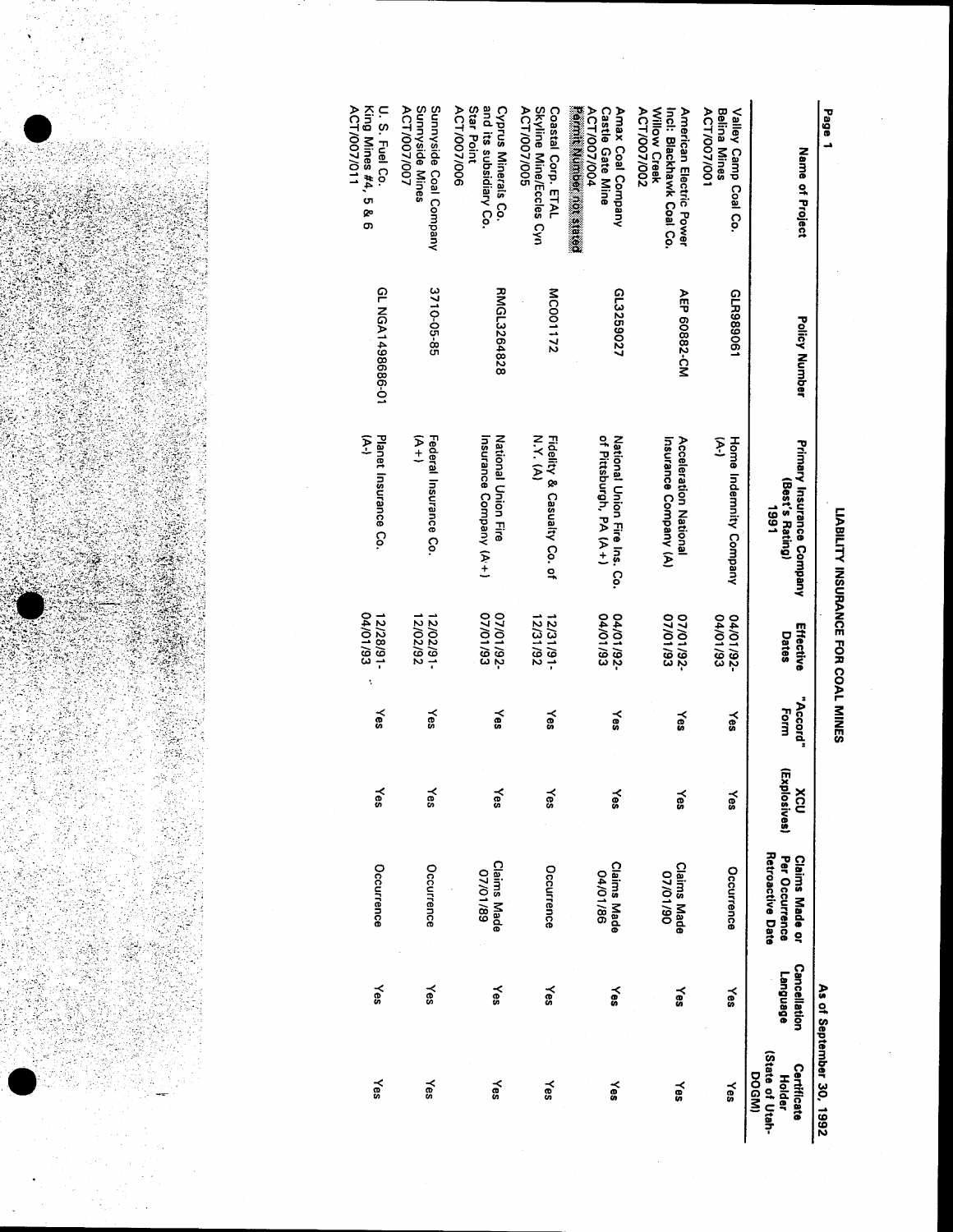| رaāa <                                                                                                         |                           |                                                           |                                                                      |                  |                            |                                                             |                                 | As of September 30, 1992                                |
|----------------------------------------------------------------------------------------------------------------|---------------------------|-----------------------------------------------------------|----------------------------------------------------------------------|------------------|----------------------------|-------------------------------------------------------------|---------------------------------|---------------------------------------------------------|
| Name of Project                                                                                                | Policy Number             | Primary Insurance Company<br>(Best's Rating)<br>1991      | Effective<br>Dates                                                   | "Accord"<br>Form | (Explosives)<br><b>NCU</b> | Retroactive Date<br>Per Occurrence<br><b>Claims Made or</b> | <b>Cancellation</b><br>ranguage | State of Utah-<br>Certificate<br>DOGMI<br><b>Holder</b> |
| ACT/007/012<br>Wellington Prep.<br>Genwal Coal Co.<br>Nevada mentro Investma<br><b>Castle Valley Resources</b> | 3710-3989                 | 分土<br>Federal Insurance Company                           | 01/01/93<br>01/01/92-                                                | ≿es              | $Y$ es                     | <b>Claims Made</b><br>12/22/86                              | ye\$                            | Yes                                                     |
| ACT/007/013<br>Horse Canyon<br>Intermountain Power Agency                                                      | <b>NO 416A1A91</b>        | Insurance Services Limited<br>Associated Electric and Gas | datel<br>until that<br>26/60/90<br>$-16/60/90$<br>(Binder<br>7/31/92 | 종                | ≿es                        | <b>Claims Made</b><br>98/60/90                              | Yes                             | ≹<br>S                                                  |
| ACT/007/016<br>Gordon Creek #2, #7 & #8<br>Mountain Coal Co.                                                   | ISL GI 077856-6           | North America (A)<br>Insurance Company of                 | 01/01/93<br>-06/10/10                                                | γes              | ≿es                        | Occurrence                                                  | Yes                             | ≿es                                                     |
| Gordon Creek #3 & #6<br>ACT/007/017<br>Mountain Coal Co.                                                       | ISL GI 077856-6           | North America (A)<br>Insurance Company of                 | 01/01/93<br>08/10/10                                                 | Yes              | Yes                        | Occurrence                                                  | γes                             | Yes                                                     |
| Soldier Canyon<br>Sun Co. & Affiliates<br>ACT/007/018<br>Incl: Soldier Creek Coal                              | $V-91$<br>TLJSLG-186T908- | بر<br>پ<br>Travelers Indemnity Co.                        | Cancelled<br>$-16/10/10$<br>Druil                                    | ≿es              | $X$ es                     | <b>Not Stated</b>                                           | γes                             | Yes                                                     |
| <b>Centennial Mine</b><br><b>Andalex Resources</b><br>ACT/007/019                                              | 3710-25-94                | $(4 + 1)$<br>Federal Insurance Co.                        | 07/01/93<br>-26/10/20<br>ť                                           | γes              | ≿es                        | Occurrence                                                  | ≿es                             | kes                                                     |

ļ

Page 2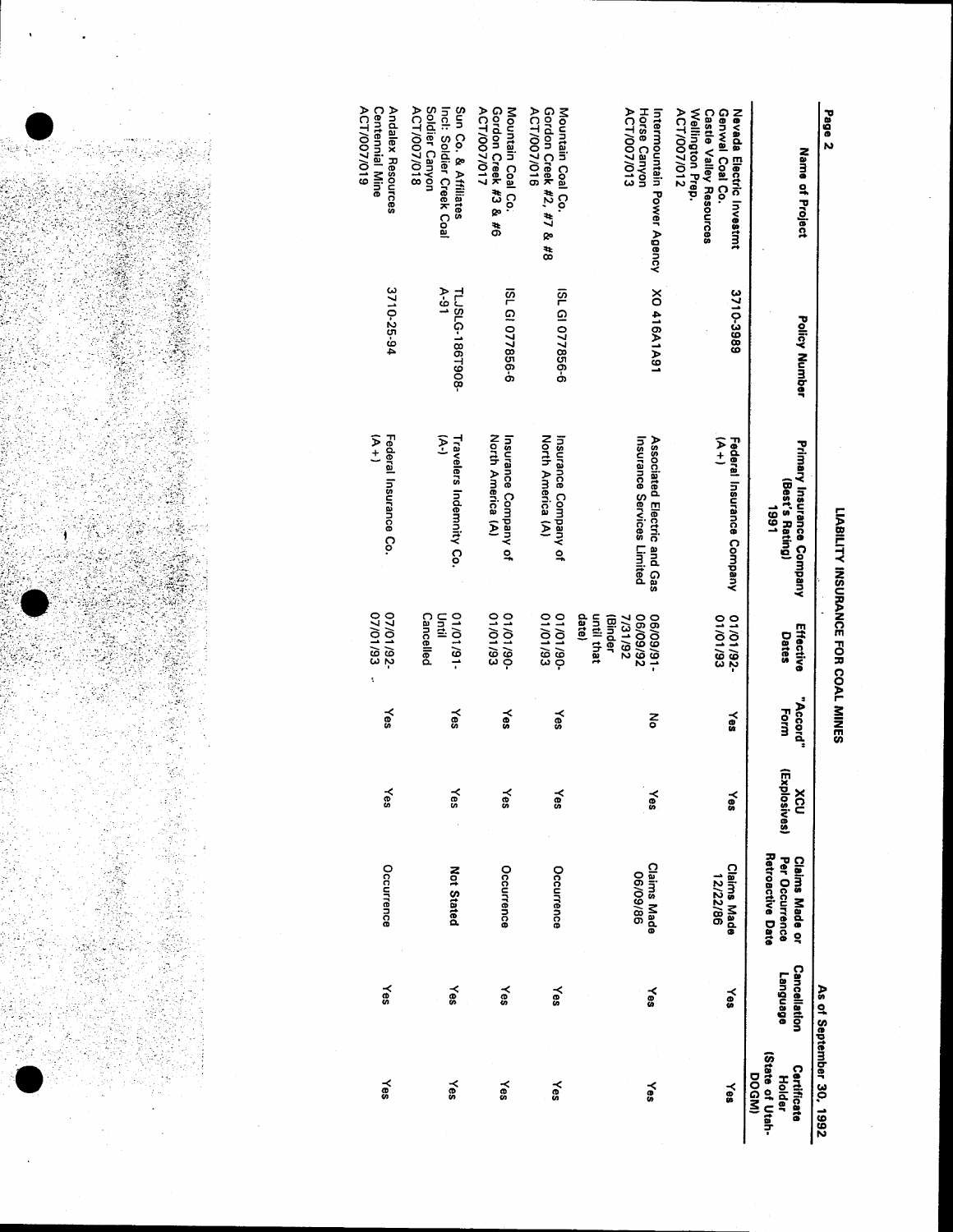

|                                                                                           |                           |                                                      |                                                          |                  |                          |                                                                    |                                 | As of September 30, 1992                                 |
|-------------------------------------------------------------------------------------------|---------------------------|------------------------------------------------------|----------------------------------------------------------|------------------|--------------------------|--------------------------------------------------------------------|---------------------------------|----------------------------------------------------------|
| Name of Project                                                                           | <b>Policy Number</b>      | Primary Insurance Company<br>(Best's Rating)<br>1661 | Effective<br>Dates                                       | "Accord"<br>Form | (Explc<br>XCU<br>Csives) | <b>Hetroactive Date</b><br>Per Occurrence<br><b>Claims Made or</b> | <b>Cancellation</b><br>ranguage | (State of Utah-<br>Certificate<br>DOGMI<br><b>Holder</b> |
| Blazon #1<br>No. American Equities<br><b>ACT/007/021</b>                                  | MXC-802-39-441            | Σ<br>Fireman's Fund Ins. Co.                         | <b>RENEWED</b><br>NOT<br>Expired<br>11/22/91<br>11/22/90 | Yes              | á                        | Occurrence                                                         | (30 Days)<br>$\leq$             | Yes                                                      |
| ACT/007/022<br>Mountain Coal Co.<br>C. V. Spur                                            | ISL GI 077856-6           | North America (A)<br>Insurance Company of            | 01/01/93<br>06/10/10                                     | ≿es              | Yes                      | Occurrence                                                         | Yes                             | ≿es                                                      |
| ACT/007/033<br>Wildcat Loadout<br>Andalex Resources, Inc                                  | 3710-25-94                | タナ<br>Federal Insurance Co.                          | 07/02/93<br>-26/10/20                                    | ≿es              | Yes                      | Occurrence                                                         | Yes                             | Yes                                                      |
| Sun Co. and Affiliates<br>ACT/007/034<br><b>Banning Loadout</b><br>Soldier Creek Coal Co. | $A-91$<br>TLJSLG-186T908- | تر<br>با<br>Travelers Indemnity Co.                  | <b>Cancelled</b><br>$-16/10/10$<br>Until                 | λ€               | ≿es                      | <b>Not Stated</b>                                                  | ≿es                             | γes                                                      |
| (Savage Coal Service<br><b>Contractor</b>                                                 | GL5407160RA               | Insurance Co. (A+)<br><b>National Union Fire</b>     | Cancelled<br>01/01/89-<br>Until                          |                  |                          |                                                                    |                                 |                                                          |
| PRO/007/035<br>Environmental Power Corp.<br>Associates<br>Sunnyside Cogeneration          | 3710-13-49                | (A+)<br>Federal Insurance Co.                        | 04/01/93<br>$-16/10/100$                                 | γes              |                          | Occurrence                                                         |                                 |                                                          |
| $J. B.$ King<br>Western States Minerals<br>ACT/015/002                                    | 3710-11-61                | Federal Insurance Co. (A+)                           | 12/31/92<br>12/31/91-                                    | Yes              | Yes                      | Occurrence                                                         | Yes                             | ≿es                                                      |

LIABILITY INSURANCE FOR COAL MINES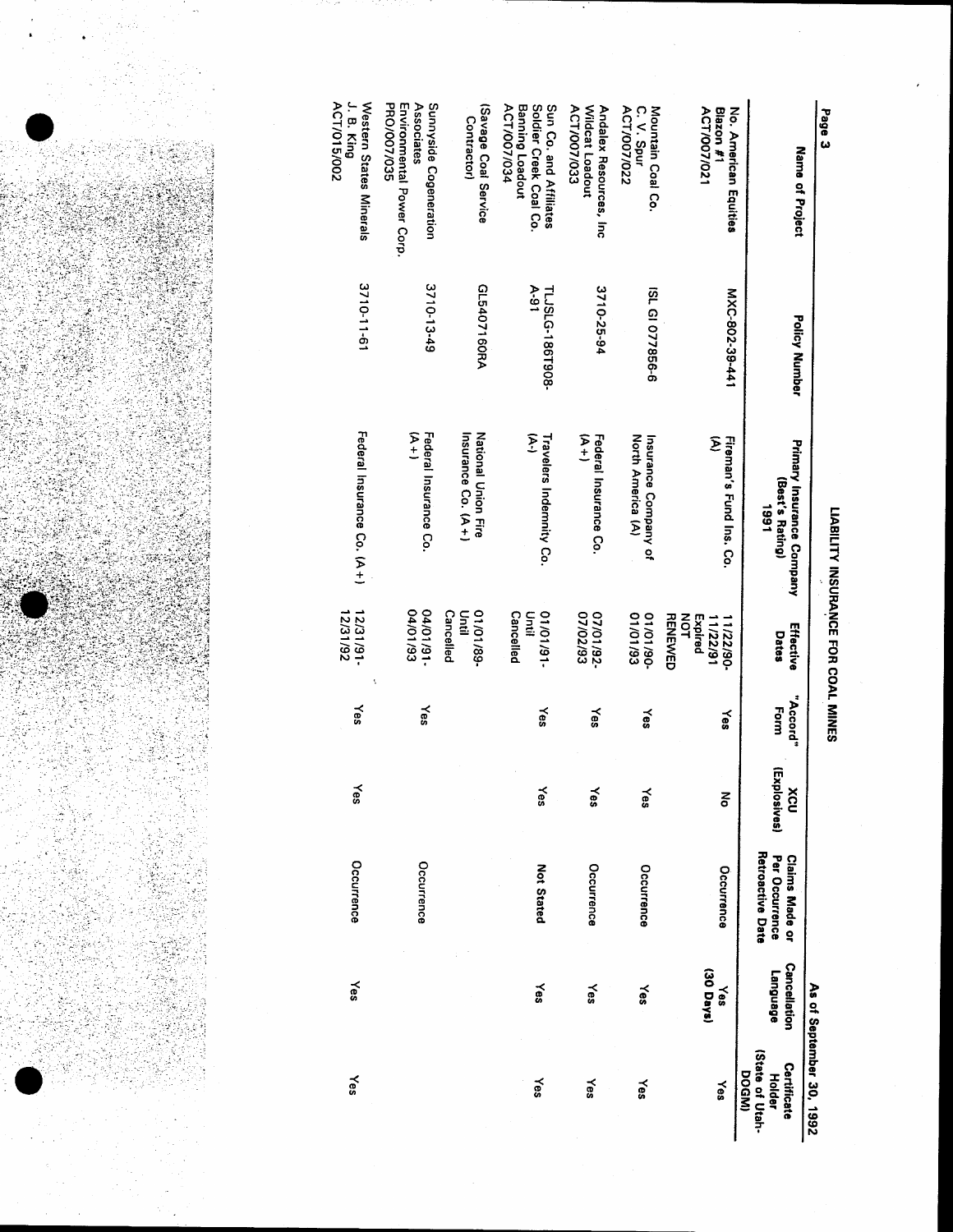LIABILITY INSURANCE FOR COAL MINES

Deer Creek Pacificorp Electric Des-Bee-Dove Consolidation Coal Co. ACT/015/018 ACT/015/017 Pacificorp Electric ACT/015/015 Emery Mine ACT/015/009 Trail Mountain #9 Mine Mountain Coal Co. ACT/015/007 Hidden Valley Coal Co.<br>Hidden Valley Mine CalMat Co. ACT/015/004 Huntington #4 Mountain Coal Co. Operations Operations Name of Project X0296A1A91 16A1A9520X 3YL 945 4444 ISL GI 077856-6 6140-741 8155 ISL GI 077856-6 **Policy Number** Limited Gas Insurance Services  $\frac{1}{2}$ Associated Electric and Limited Gas Insurance Services Associated Electric and Casualty North America (A) Insurance Company of  $\frac{1}{2}$ Continental Casualty Co. Insurance Company of<br>North America (A) Lumbermens Mutual Primary Insurance Company<br>(Best's Rating) 1991 01/01/93<br>-01/01/19 02/24/92-02/24/92-01/01/92 01/01/93 07/01/92-07/01/93 Effective Dates "Accord" Form Yes yes λes yes ≿es ≿es (Explosives) ≿es  $\leq$  $\tilde{e}$ xcu Yes ŠΝ ≿es Retroactive Date Claims Made or<br>Per Occurrence **Claims Made**<br>12/24/86 **Claims Made**<br>12/24/86 Occurrence Occurrence Occurrence Occurrence Cancellation Fanguage Yes kes Xes  $\leq$ As of September 30, 1992  $\leq$ Yes (State of Utah-Certificate **DOGMI Holder**  $X$ es  $Yes$ γes ≿es ≿es ≿es



Cottonwood/Wilberg Pacificorp Electric

**Operations** 

X0296A1A91

Limited

Gas Insurance Services Associated Electric and

02/24/92

Yes

≿es

**Claims Made** 

Yes

Yes

12/24/86

ACT/015/019

Page 4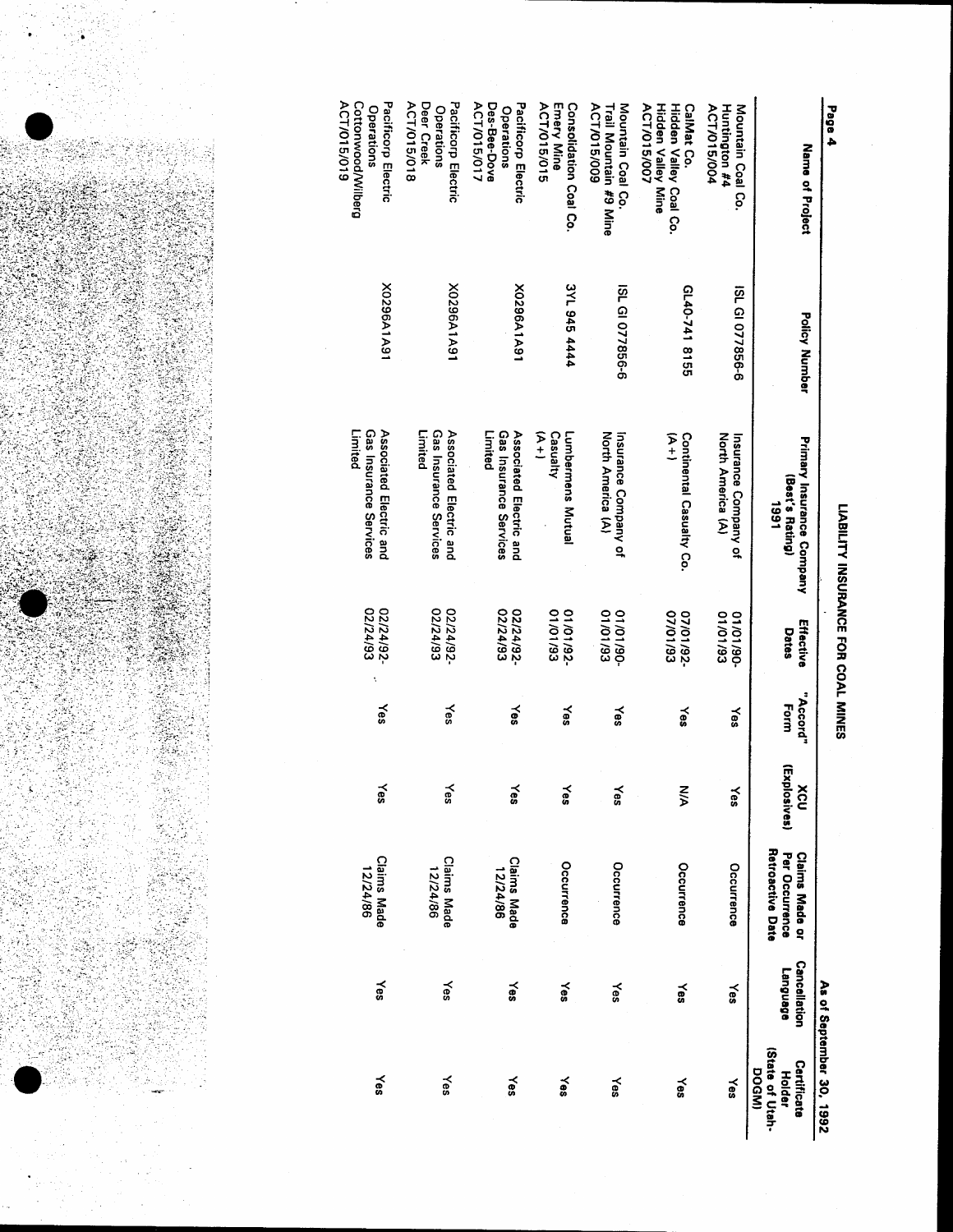LIABILITY INSURANCE FOR COAL MINES

c/o Energy Insurance Int'l<br>Convulsion Canyon PRO/025/003 Smokey Hollow Coastal Corp, Etal Alton Mine Utah International Inc. **PRO/025/002** Andalex Resources Inc. Nevada Electric Investmt<br>and its subsidiaries ABD/019/004 Black Jack #1 New Tech Mining Co. Co-Op Mining Co. ACT/015/032 **Crandall Canyon** Bear Canyon<br>ACT/015/025 ACT/015/021 Co-Op Mining Co.<br>Trail Canyon Page 5 Name of Project 2Y51785 CCP-0016-0207 3710-25-94 NO INSURANCE 3710-3989 **LM-10088** GLM-10088 **Policy Number** Old Republic Ins. Co.<br>(A) Company (A+) Transportation Insurance Federal Insurance Co. (Permit Revoked) Federal Insurance Company<br>(Chubb Group) (A+) Σ Homestead Insurance Co. Homestead Insurance Co.<br>(A) Primary Insurance Company (Best's Rating) 1661 07/01/92-12/31/91-Until 01/01/92-01/01/92-011/01/92 04/02/87-Cancelled Effective Dates "Accord" Form χes Yes ξ چ λes Yes **Xes** (Explosives) Yes Yes Yes xcv Yes Yes Per Occurrence Retroactive Date Claims Made or **Claims Made**<br>12/22/86 Occurrence Occurrence Occurrence Occurrence Cancellation **Language** Yes  $\times$ š Yes As of September 30, 1992 Yes (State of Utah-Certificate **DOGMI Holder** Yes  $\leq$ χes  $X_{\theta S}$ Yes

ACT/041/002

 $\ddot{\cdot}$